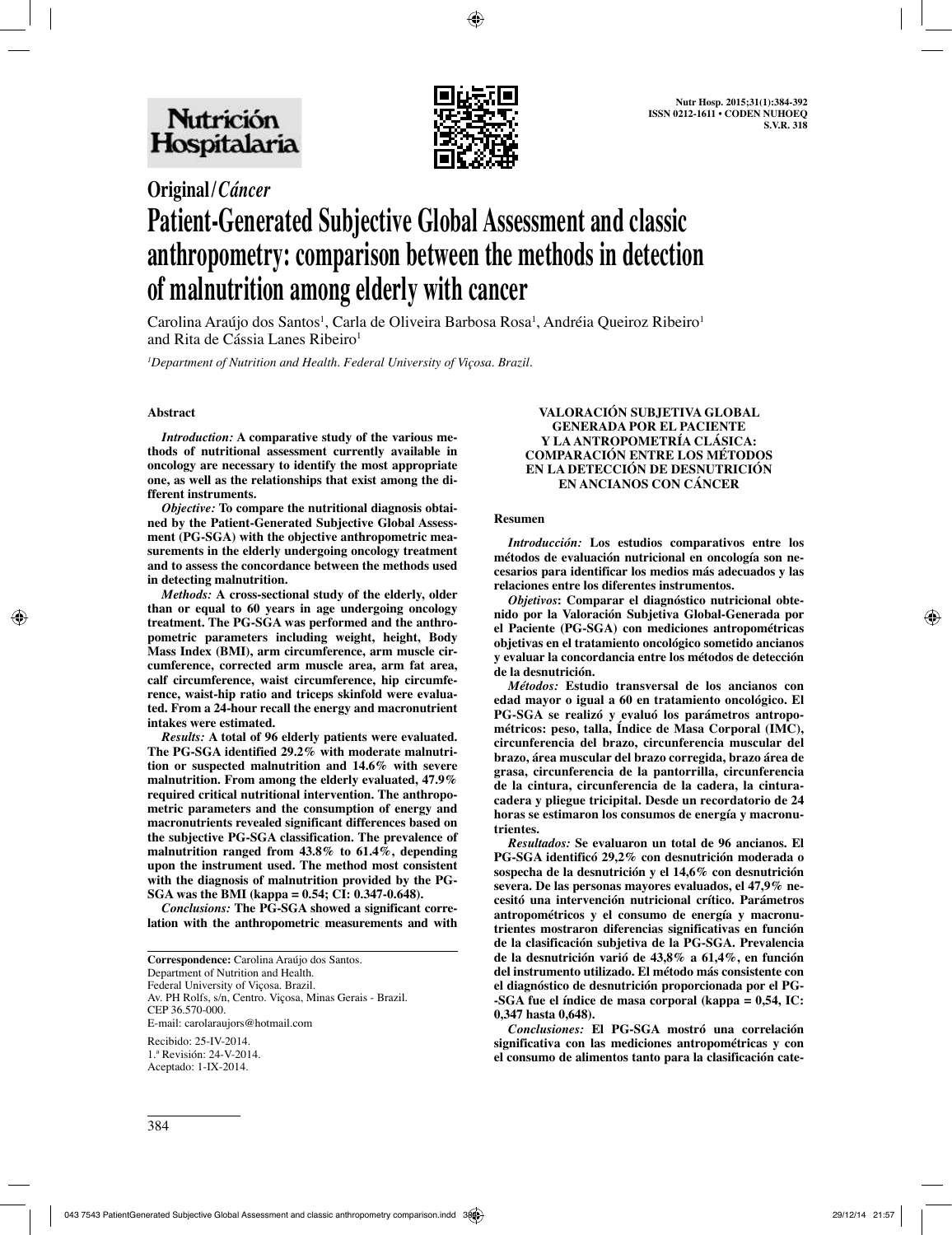**food consumption for both the categorical classification, as well as for the scoring system. Diagnosis of malnutrition showed variable prevalence depending upon the method used, and none were found equivalent to the PG-SGA.**

(*Nutr Hosp.* 2015;31:384-392)

## **DOI:10.3305/nh.2015.31.1.7543**

Keywords: *Nutritional status. Malnutrition. Aged. Neoplasms.*

## **Abbreviations**

AC: Arm circumference.  $AFA \cdot Arm$  fat area. AMC: Arm muscle circumference. ANOVA: Analysis of Variance. BMI: Body Mass Index. CAMA: Corrected arm muscle area. CC: Calf circumference. H: Height. HC: Hip circumference. Max: Maximum. Min: Minimum. PG-SGA: Patient-Generated Subjective Global Assessment. SD: Standard deviation. TSF: Triceps skinfold. W: Weight. WC: Waist circumference. WHR: Waist-hip ratio.

## **Introduction**

Malnutrition in cancer patients is a common, underestimated and multifactorial condition<sup>1</sup>. Its prevalence can extend to up to 85% of the cancer patients presenting physical, clinical and psychological implications<sup>2</sup>. The lowered tolerance to antineoplastic therapy, increased risk of complications, poor quality of life and higher mortality have been highlighted<sup>3</sup>.

An assessment of their nutritional status allows for identification of those individuals in whom nutritional intervention is essential, in order to be able to start the treatment as early as is possible. Identification strategies to diagnose malnourished patients or those at nutritional risk are essential in order to implement effective nutritional support, reduce mortality and improve prognosis<sup>4</sup>. However, with regard to nutritional assessment, no method is currently available which can be considered the gold standard nor is there a consensus on which would be the best option, as well as the ideal cut-off points for assessment of the elderly with cancer.

Anthropometry is the universally employed method because it is inexpensive, noninvasive, and available to objectively assess the size, proportions and composition of the human body<sup>5</sup>. However, alterations that **górica, así como para el sistema de puntuación. El diagnóstico de la malnutrición mostró prevalencia variable en función del método, y ninguno era equivalente a la PG-SGA.**

(*Nutr Hosp.* 2015;31:384-392)

## **DOI:10.3305/nh.2015.31.1.7543**

Palabras clave: *Estado nutricional. Desnutrición. Edad avanzada. Neoplasias.*

accompany aging, including those of loss of body water, decreased muscle mass, decreased bone mineral density and spinal deformities can compromise the accuracy of the anthropometric diagnosis<sup>5,6</sup>. In the case of the elderly cancer patients, the implications of the disease and treatment, including changes in cellular fluids (edema/dehydration) and the volume of solid tumors must also be taken into consideration, as they may mask the real weight and limit the use of anthropometry<sup>2</sup>.

As an alternative to the classical anthropometric nutritional assessment available, the Patient-Generated Subjective Global Assessment (PG-SGA) was developed by Ottery (1996)<sup>6</sup>. This is a subjective and specific instrument for use in individuals with cancer, already translated and validated for the Brazilian population7 . A comparison between the PG-SGA and the conventional Subjective Global Assessment indicated good correspondence, specificity and sensitivity between the subjective methods in several studies $8,9,10$ , although a few studies evaluated its direct relationship with the objective measures, especially in a sample composed exclusively of the elderly.

Thus, considering the various assessment proposals that currently exist, the advantages and limitations of each and the complexity involved in the nutritional diagnosis of the elderly, this study sought to assess the nutritional status in elderly patients with cancer, with emphasis on a comparison among the diagnoses provided by classical anthropometry and those obtained by the subjective assessment of the PG-SGA.

## **Methods**

## *Study design and sample*

This is a cross-sectional study, performed in a cancer treatment center in the municipality of Ponte Nova, Minas Gerais, Brazil. Data collection was done between July and November 2012, using the elderly individuals who came in for medical consultation/ treatment.

This study focused on elderly patients, older than or equal to 60 years of age. This classification is based on the criteria of the Expert Group on Epidemiology and Aging of the World Health Organization (WHO),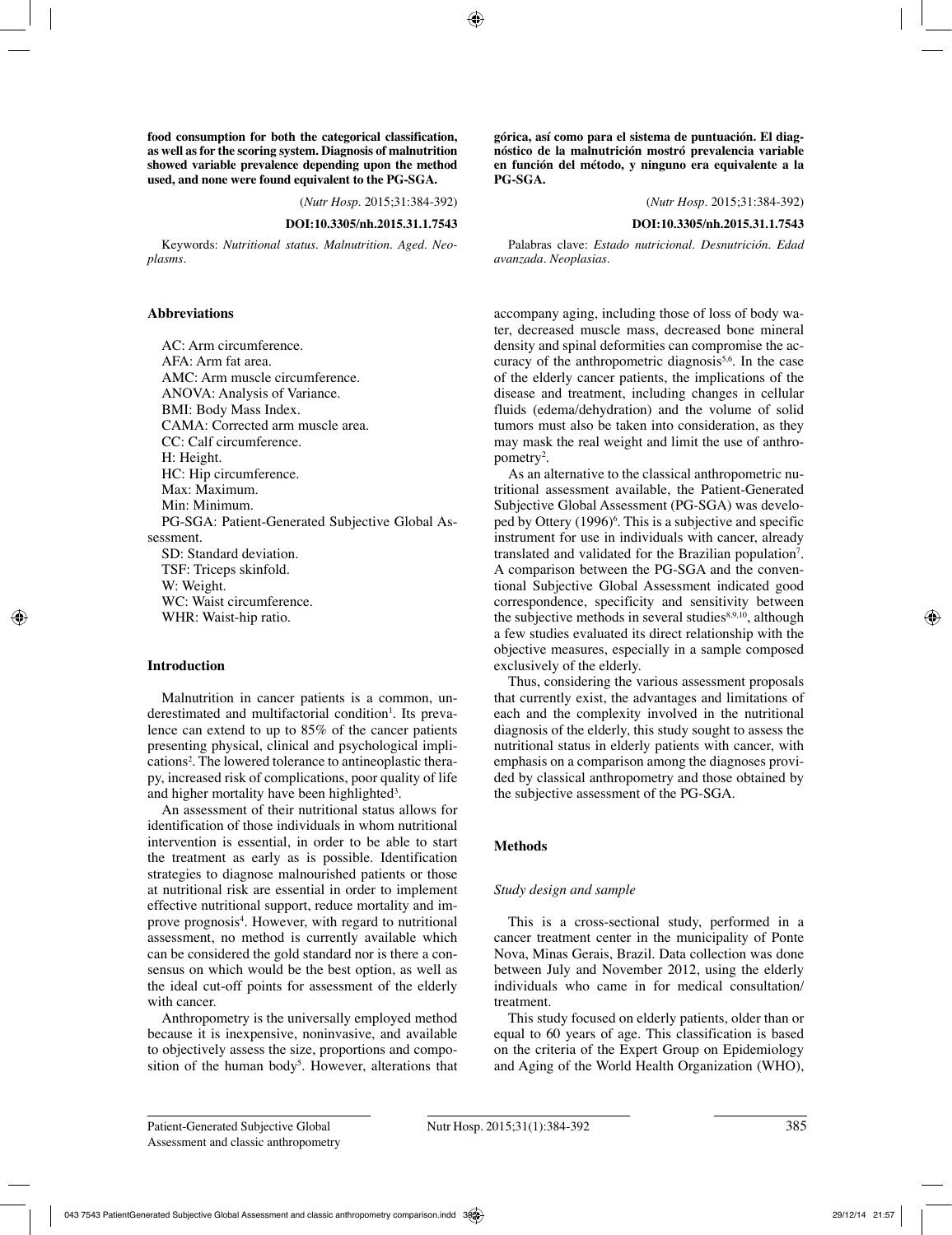which defines the cutoff points of 60 and 65 years of age to define the elderly population in developing countries (such as Brazil) and developed countries, respectively<sup>11</sup>. The other inclusion criteria included the diagnosis of cancer confirmed by biopsy and having initiated cancer treatment, undergoing outpatient consultation and having signed the Statement of Informed Consent. Excluded from the study were the elderly who did not exhibit the clinical conditions in response to the interview.

## *Procedures*

Nutritional status was assessed using the PG-SGA and traditional objective anthropometric methods. Initially, the PG-SGA technique was applied. Besides the nutritional categorical diagnosis of the 'well-nourished' (stage A), 'moderate malnutrition' or 'suspected malnutrition' (stage B) and 'severe malnutrition' (stage C), the PG-SGA allowed for the screening of nutritional intervention through a scoring system, which when less than or greater than nine points indicates the need for critical intervention<sup>8</sup>.

This was followed by determining the anthropometric measurements. Weight (W) was measured on an electronic portable digital scale (Marte®) with a 200 kg capacity and a 0.05 kg sensitivity. The elderly subjects were positioned on the center of the scale in an upright position with arms extended laterally, barefoot and wearing light clothing<sup>12</sup>.

Height (H) was measured using a portable vertical stadiometer, measured in centimeters and subdivided into millimeters (Alturexata®). The elderly were maintained in a standing position, with head in the Frankfurt plane, with shoulders, buttocks and heels touching the anthropometer pole, barefoot and with heels togethe $r^{12}$ .

Determination of the Waist Circumference (WC) was performed using a millimeter, non-elastic 1.5-m long tape, fitted to the body, without compression. The measurement was obtained at the height of the umbilicus, recorded at the time of expiration. The Hip Circumference (HC) was measured in the gluteal region corresponding to the largest bulge of the hips and buttocks, with the tape positioned perpendicular to the trunk without compressing the tissues. The Calf Circumference (CC) was evaluated with the elderly individual standing, with the tape placed in a horizontal position at the maximum circumference of the calf, touching the skin without compressing the underlying tissues. The Arm Circumference (AC) was measured at the midpoint between the acromion process of the scapula and the olecranon, on the non-dominant arm, with arms positioned parallel to the trunk<sup>12,13</sup>.

The Triceps SkinFold (TSF) was measured with a caliper (Lange Skinfold Caliper®) with constant pressure of 10g/mm2 and precision of 1.0 mm. The reading was performed on the rear portion of the non-dominant

arm, at the mid-point at which the AC was measured, with the arm loose and held alongside the body. The measurements were performed in triplicate, where the final result was the average of the values<sup>13</sup>. All the measurements were performed by the same researcher.

From the measurements of W and H the Body Mass Index (BMI) was calculated: BMI ( $kg/m<sup>2</sup>$ ) = weight (kg)/height (m)². From the AC and the TSF, the following measures were calculated (adopting  $\pi$  = 3.1416):

Arm Muscle Circumference (AMC), using the formula proposed by Gurney and Jelliffe  $(1973)^{14}$ :

AMC (cm) = AC (cm)  $-\pi x$  [TSF (mm)  $\div 10$ ]

Arm Muscle Area (AMA), according to Frisancho  $(1981)^{15}$ :

$$
AMA (cm2) = \frac{[AC (cm) – \pi TSF (cm)]2}{4\pi}
$$

Corrected Arm Muscle Area (CAMA), specific to each sex, obtained according to the equations proposed by Heymsfield et al.,  $(1982)^{16}$ : *Men:*

$$
CAMA (cm2) = \frac{[AC (cm) – π x TSF (cm)]2}{4π} - 10
$$
  
*Women:*  
*GAMA (cm<sup>2</sup>)* [AC (cm) – π x TSF (cm)]<sup>2</sup> (5

$$
CAMA (cm2) = \frac{[AC (cm) – \pi x TSF (cm)]2}{4\pi} - 6.5
$$

Arm Fat Area (AFA), according to Frisancho  $(1981)^{15}$ :  $AFA (cm^2) = \frac{[AC (cm)]^2}{4\pi} - \frac{[AC (cm) - \pi TSF (cm)]^2}{4\pi}$ 

# *Nutritional diagnosis*

The elderly were classified based on the degree of malnutrition evident by using different measures, independent of the intensity of the commitment. The following criteria for the diagnosis of malnutrition were adopted:

PG-SGA stage B (moderately malnourished or suspected malnutrition) or C (severely malnourished);

B) BMI  $\lt 22 \text{ kg/m}^2$ , according to the cut-off points established by Lipschitz  $(1994)^{17}$ ;

C) CC < 31 cm, according to the World Health Organization<sup>6</sup>;

D) AC < 90% adequacy, obtained according to the equation AC (%) = AC obtained (cm) x 100 /  $50<sup>th</sup>$  percentile of the AC. The 50<sup>th</sup> percentile was used as a reference according to the age group and sex for the Brazilian population $18$ . The diagnoses included the following categories: severe malnutrition  $<$  70%, moderate malnutrition 70-80% and mild malnutrition 80- 90%, according to the classification of Blackburn and Thornton  $(1979)^{19}$ .

E) AMC  $\lt$  90% adequacy, obtained according to the equation AMC (%) = AMC obtained (cm) x 100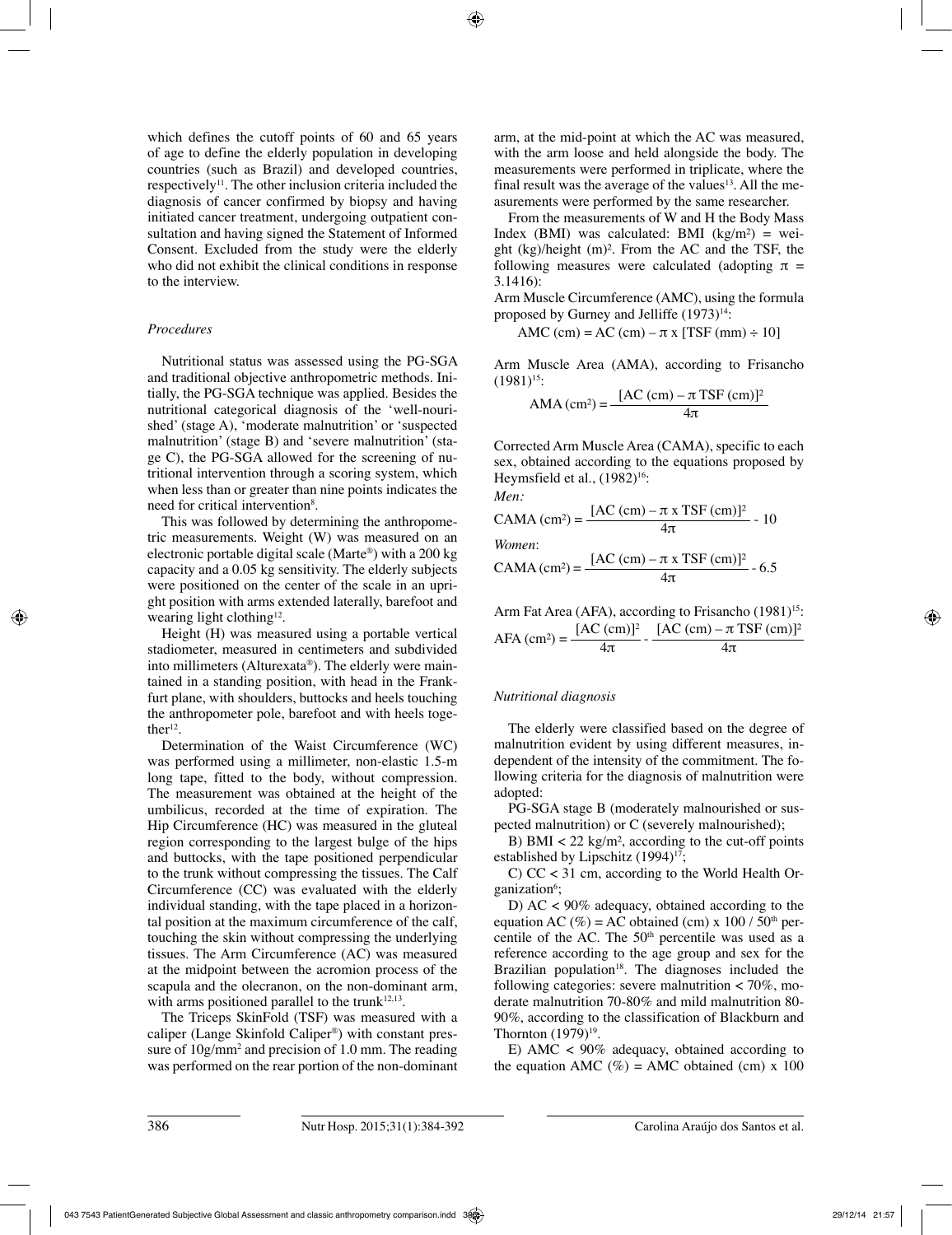/  $50<sup>th</sup>$  percentile of the AMC. The  $50<sup>th</sup>$  percentile was used as a reference according to the age group and sex for the Brazilian population<sup>18</sup>. The diagnosis included the following categories: severe malnutrition  $\lt 70\%$ , moderate malnutrition 70-80% and mild malnutrition 80-90%, according to classification of Blackburn and Thornton  $(1979)^{19}$ .

F) CAMA  $<$  25<sup>th</sup> percentile. The 25<sup>th</sup> percentile was used as a reference based on the age group and sex for the Brazilian population<sup>18</sup>, including the categories: malnutrition  $\lt 10<sup>th</sup>$  percentile and risk of malnutrition  $\geq 10^{\text{th}}$  and < 25<sup>th</sup> percentile, according to Moleiro et al.,  $(2008)^{20}$ .

G) TSF < 90% adequacy, obtained according to the equation TSF (%) = TSF obtained (cm) x 100 /  $50<sup>th</sup>$ percentile of TSF. The 50<sup>th</sup> percentile was used as a reference according to the age group and sex for the Brazilian population $18$ . The diagnosis included the following categories: severe malnutrition  $<$  70%, moderate malnutrition 70-80% and mild malnutrition 80- 90%, according to Blackburn and Thornton  $(1979)^{19}$ .

H)  $AFA < 25<sup>th</sup>$  percentile, according to Rombeau et al.,  $(1989)^{21}$ , considering the  $25<sup>th</sup>$  percentile according to the age and sex, as proposed by Menezes and Marucci (2007)<sup>22</sup>.

# *Food consumption*

The evaluation of the amount of energy and macronutrient consumed was performed by applying a 24 hour recall, utilizing a food photo album (Diet Pro, version 5i). The family members/caregivers assisted in providing and confirming the information.

# *Statistical analyses*

The normality of the variables was evaluated by the Kolmogorov-Smirnov test. The correlation between the PG-SGA scores and the anthropometric measurements was verified using the Spearman correlation. To compare the anthropometric parameters and food consumption according to the PG-SGA categories, either the Analysis of Variance (ANOVA) was performed complemented by the Tukey test or the Kruskal–Wallis test, complemented by Dunn's multiple comparison test, based on the distribution of the variables. The difference in the frequencies of malnutrition by gender for the different assessment methods was assessed by the chi-square test. The kappa coefficient adjusted to prevalence was used to assess the nutritional diagnostic concordance among the methods. The interpretation used was the one proposed by Landis and Koch  $(1977)^{23}$ , where kappa from 0 to 0.19 indicates poor agreement, 0.20 to 0.39 little agreement, 0.40 to 0.59 moderate, 0.60 to 0.79 substantial and 0.81 to 1.00 excellent agreement. In all the analyses the significance level adopted for the rejection of the null hypothesis was 5%.

Statistical analyses were performed using the SPSS software (version 17.0), the comparison between the nutritional diagnosis of the PG-SGA and anthropometric and food consumption parameters via the SIG-MA STAT program (version 2.03), the analysis of the prevalence-adjusted kappa by the WINPEPI software (version 11.4) and the analysis of diet composition in terms of energy and macronutrients in the Diet Pro software (version 5i).

# *Ethical aspects*

The study protocol was approved by the Ethics Committee on Human Research of the Federal University of Viçosa (No. 069/2012/CEPH) and the elderly patients who agreed to participate signed a Statement of Informed Consent, in the presence of a family member/caregiver.

# **Results**

A total number of 96 elderly were evaluated, among who 50% were female, with a mean age of 70.6 (SD  $= 7.8$  years), ranging from 60 to 93. Tumors that occurred in the order of frequency were prostate (n=27, 27%), breast (n=22, 22%), lung (n=9, 9.4%), esophagus ( $n=9, 9.4\%$ ) and stomach ( $n=8, 8.3\%$ ). Among the elderly evaluated, 51% (n=49) had undergone cancer surgery, 35.4% (n=34) had received radiotherapy and 49% (n=47) had metastases.

According to the PG-SGA, 43.8% of those evaluated presented a certain degree of malnutrition (stage B or C) and 47.9% required critical nutritional intervention (Table I).

Comparisons between the objective anthropometric measures and subjective classification according to the PG-SGA (Table II) indicated statistically significant differences between the groups (stage A, stage B and stage C) for all the anthropometric parameters and for the absolute consumption of energy, carbohydrates, lipids and proteins. As for the consumption of macronutrients in relation to the percentage of the total energy intake, no differences were observed among the groups between the protein consumption in g/kg body weight and energy intake in kcal/kg body weight. We highlighted the variability of the consumption variable as revealed by the large difference between the minimum and maximum values.

The *post hoc* comparisons indicated that the BMI, AMC and HC decreased significantly in the groups (A > B > C). For weight, the CAMA, AC, CC, energy and protein consumption differences were identified in values between categories A (well nourished) and C (severe malnutrition)  $(A > C)$ , but not between B (moderate malnutrition/risk of malnutrition) and C. For AFA, TSF, consumption of carbohydrates and lipids, differences were identified between stages A and C  $(A > C)$ .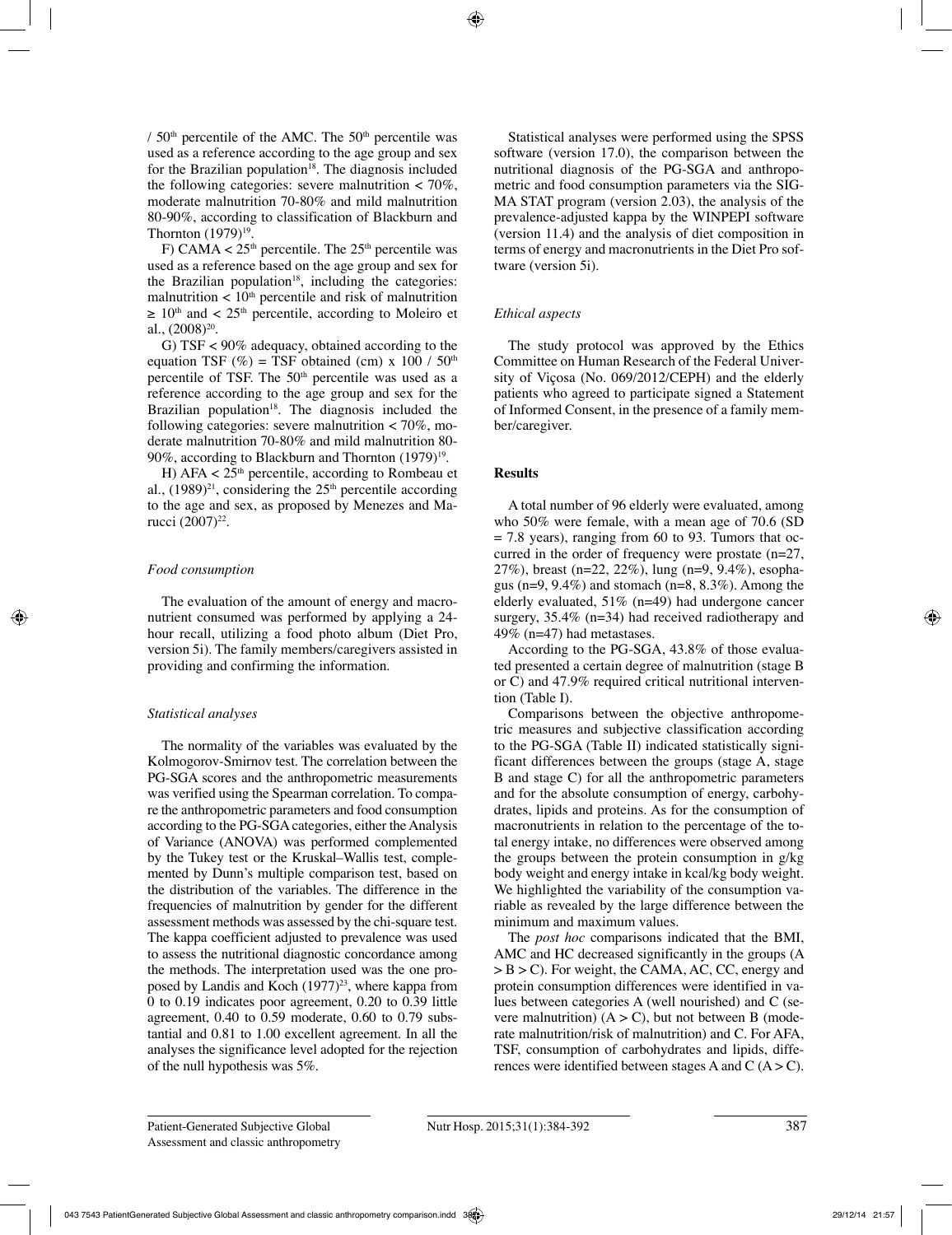| Table I                                                                                                               |  |  |  |
|-----------------------------------------------------------------------------------------------------------------------|--|--|--|
| Nutritional status and Patient-Generated Subjective Global Assessment score of elderly undergoing oncology treatment. |  |  |  |
| Ponte Nova, Brazil, 2012                                                                                              |  |  |  |

| Patient-Generated Subjective Global Assessment                                        | $\boldsymbol{n}$ | $\%$ |
|---------------------------------------------------------------------------------------|------------------|------|
| Nutritional diagnosis                                                                 |                  |      |
| Well-nourished (stage A)                                                              | 54               | 56.2 |
| Moderate or suspected malnutrition (stage B)                                          | 28               | 29.2 |
| Severe malnutrition (stage C)                                                         | 14               | 14.6 |
| <b>Nutritional Intervention</b>                                                       | W                |      |
| No intervention required (0-1 point)                                                  | 3                | 3.1  |
| Require nutrition education with patient and family (2-3 points)                      | 8                | 8.4  |
| Require nutritional intervention (4-8 points)                                         | 39               | 40.6 |
| Require critical nutrition intervention and management of symptoms ( $\geq 9$ points) | 46               | 47.9 |

## **Table II**

*Anthropometric and food intake variables of elderly undergoing oncology treatment according to nutritional diagnosis by Patient-Generated Subjective Global Assessment. Ponte Nova, Brazil, 2012*

|                           | stage A $(n=54)$                                  | stage $B(n=28)$                                     | stage $C(n=14)$                                     |                  |
|---------------------------|---------------------------------------------------|-----------------------------------------------------|-----------------------------------------------------|------------------|
| Variable                  | Mean $(SD)^{1}$ or<br>Median $(min\text{-}max)^2$ | Mean $(SD)^{1}$ or<br>Median (min-max) <sup>2</sup> | Mean $(SD)^{1}$ or<br>Median (min-max) <sup>2</sup> | $\boldsymbol{p}$ |
| Anthropometry             |                                                   |                                                     |                                                     |                  |
| Weight                    | 68.35 (11.82) <sup>a</sup>                        | 58.10 (11.71) <sup>b</sup>                          | $50.56(13.55)^{b}$                                  | $<0.001*$        |
| BMI                       | $26.98(4.76)^a$                                   | $23.48(4.46)^{b}$                                   | $19.65(4.45)$ <sup>c</sup>                          | $< 0.001*$       |
| AC                        | 29.50 (19.0 - 41.5) <sup>a</sup>                  | $26.50 (19.2 - 38.0)^b$                             | $21.250 (18.0 - 33.0)^{b}$                          | $<0.001**$       |
| AMC                       | 23.84 (2.33) <sup>a</sup>                         | $22.12(2.70)^{b}$                                   | $19.97(3.55)^c$                                     | $<0.001*$        |
| <b>CAMA</b>               | 37.12 (8.80) <sup>a</sup>                         | $31.52 (10.60)^{b}$                                 | $24.44(11.88)^{b}$                                  | $<0.001*$        |
| <b>AFA</b>                | $20.93 (3.67 - 71.87)^a$                          | 14.94 (4.37-44.09) <sup>a,b</sup>                   | 7.51 $(2.62-33.36)^{b}$                             | $<0.001**$       |
| CC                        | 35.50 (29.0-45.5) <sup>a</sup>                    | 32.50 $(23.5-40.0)^b$                               | 29.25 (20.0-38.0) <sup>b</sup>                      | $<0.001**$       |
| WC                        | 96.11 (10.71) <sup>a</sup>                        | 90.19 (11.34) <sup>a</sup>                          | 78.00 (10.58) <sup>b</sup>                          | $< 0.001*$       |
| HC                        | 99.97 (9.15) <sup>a</sup>                         | 93.42 $(9.43)^{b}$                                  | 83.80 (7.95) <sup>c</sup>                           | $<0.001*$        |
| <b>TSF</b>                | $15.00(4.00-41.00)^a$                             | $12.50(4.00-29.67)^{a.b}$                           | $7.50(3.00-22.67)^{b}$                              | $0.001*$         |
| Food intake               |                                                   |                                                     |                                                     |                  |
| Energy (kcal)             | 1440.90 (409.43-3532.63) <sup>a</sup>             | 1084.68 (447.13-2762.86) <sup>b</sup>               | 866.05 (435.87-2526.57) <sup>b</sup>                | $<0.001**$       |
| kcal/kg body weight       | 26.26 (5.94-74.84)                                | 20.94 (7.58-53.23)                                  | 15.10 (6.49-57.03)                                  | 0.387            |
| Carbohydrates (g)         | 190.15 (57.82-613.93) <sup>a</sup>                | 157.33 (65.19-415.66) <sup>a,b</sup>                | 101.70 (67.00-409.41) <sup>b</sup>                  | $0.003**$        |
| Carbohydrates (%EI)       | 56.65 (17.87-79.43)                               | 58.40 (37.16-76.92)                                 | 55.38 (43.45-67.26)                                 | 0.648            |
| Proteins $(g)$            | 60.68 (19.00-158.54) <sup>a</sup>                 | 50.50 (14.27-128.75) <sup>b</sup>                   | 33.31 (14.21-109.19) <sup>b</sup>                   | $0.006**$        |
| Proteins (%EI)            | 16.40 (9.41-34.39)                                | 15.16 (11.08-27.82)                                 | 17.48 (9.15-29.77)                                  | 0.765            |
| Protein(g)/kg body weight | $0.90(0.32-2.43)$                                 | $0.79(0.25-2.48)$                                   | $0.77(0.20-2.46)$                                   | 0.621            |
| Lipids (g)                | 46.66 (2.58-164.36) <sup>a</sup>                  | 33.28 (7.80-81.80) <sup>a,b</sup>                   | 27.11 (11.79-55.74) <sup>b</sup>                    | $0.003**$        |
| Lipids (%EI)              | 28.04 (5.67-54.00)                                | 27.59 (12.44-45.83)                                 | 27.15 (14.99-33.05)                                 | 0.840            |

SD: standard-deviation; min: minimum; max: maximum; BMI: Body Mass Index (kg/m²); AC: Arm Circumference (cm); AMC: Arm Muscle Circumference (cm); CAMA: Corrected Arm Muscle Area (cm²); AFA: Arm Fat Area (cm²); CC: Calf Circumference (cm); WC: Waist Circumference (cm); HC: Hip Circumference (cm); TSF: Triceps SkinFold (mm).

1 For variables with normal distribution; 2 For variables without normal distribution.

% EI: Percentual of total energy intake.

\*Analysis of Variance (ANOVA), complemented by the Tukey test. \*\*Kruskal-Wallis, complemented by Dunn's multiple comparisons test.

 $a$ ,b,c Values followed by different letters differed from each other (p<0.05). Where there was no difference the letter was omitted.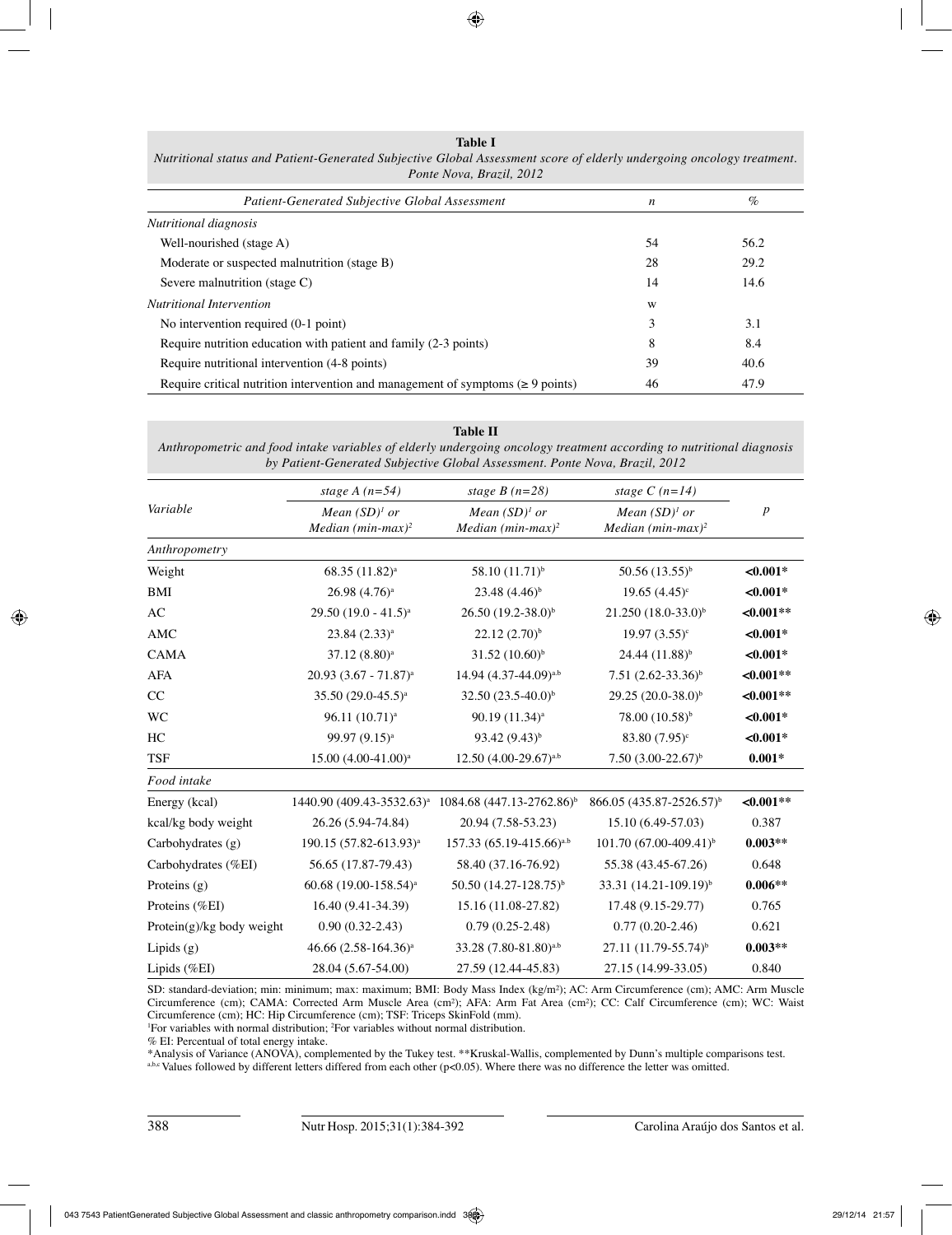| Variables                                    | $\rho^{\scriptscriptstyle I}$ |                  | CI(95%)             |
|----------------------------------------------|-------------------------------|------------------|---------------------|
|                                              |                               | $\boldsymbol{p}$ |                     |
| Anthropometry                                | $-0.371$                      | < 0.001          |                     |
| Weight (kg)                                  |                               |                  | $(-0.558 - 0.183)$  |
| Body mass index $(kg/m2)$                    | $-0.315$                      | 0.002            | $(-0.506 - 0.123)$  |
| Arm circumference (cm)                       | $-0.260$                      | 0.011            | $(-0.455 - -0.065)$ |
| Arm muscle circumference (cm)                | $-0.192$                      | 0.061            | $(-0.390 - 0.006)$  |
| Arm muscle area (cm <sup>2</sup> )           | $-0.192$                      | 0.061            | $(-0.390 - 0.006)$  |
| Corrected arm muscle area (cm <sup>2</sup> ) | $-0.191$                      | 0.062            | $(-0.389 - 0.007)$  |
| Arm fat area $(cm2)$                         | $-0.227$                      | 0.026            | $(-0.424 - 0.030)$  |
| Calf circumference (cm)                      | $-0.325$                      | 0.001            | $(-0.516 - -0.134)$ |
| Waist circumference (cm)                     | $-0.185$                      | 0.082            | $(-0.384 - 0.014)$  |
| Hip circumference (cm)                       | $-0.307$                      | 0.003            | $(-0.499 - -0.115)$ |
| Triceps skinfold (mm)                        | $-0.200$                      | 0.051            | $(-0.398 - 0.002)$  |
| Food intake                                  |                               |                  |                     |
| Energy (kcal)                                | $-0.631$                      | < 0.001          | $(-0.787 - -0.474)$ |
| Carbohydrates $(g)$                          | $-0.515$                      | < 0.001          | $(-0.688 - -0.341)$ |
| Proteins $(g)$                               | $-0.541$                      | < 0.001          | $(-0.711 - -0.370)$ |
| Lipids $(g)$                                 | $-0.598$                      | < 0.001          | $(-0.760 - 0.435)$  |

**Table III** *Correlation among the Patient-Generated Subjective Global Assessment score and anthropometric and dietary variables of elderly undergoing oncology treatment. Ponte Nova, Brazil, 2012*

1 Spearman's correlation coefficient.

CI 95%: 95% Confidence Interval.

For WC, the difference between stages A and C  $(A >$ C) and between C and B  $(B > C)$  were observed. Although it is a subjective method, nutritional diagnosis by the PG-SGA showed a good relationship with the classical objective measures of the nutritional status among the elderly, especially among stages A and C, with significantly lower values for anthropometric parameters and food consumption in the last stage.

The PG-SGA score showed a significant inverse correlation for weight, body mass index, arm circumference, arm fat area, calf circumference, hip circumference, and intake of energy, carbohydrates, proteins and lipids (as shown in Table III). Thus, the higher scores in the PG-SGA, which indicated greater need for nutritional intervention, even with the variable magnitude, were associated with a reduced dietary intake and lower anthropometric values for 6 of the 12 anthropometric parameters evaluated.

The prevalence of malnutrition in the elderly determined by the PG-SGA was 43.8%, ranging from 24% (as determined by the CC) to 61.4% (as determined by the TSF) (Fig. 1). A comparison of the frequency of malnutrition among the sexes by different methods indicated a significant difference when the diagnosis was obtained using the AMA and CAMA, where a higher incidence of malnutrition was observed in males.

A statistically significant correlation was identified between the diagnosis of malnutrition provided by the PG-SGA and anthropometric measures. The highest values obtained from the concordance analysis (kappa) were observed for the BMI, AFA and CC, which showed moderate agreement with the diagnosis of the PG-SGA and observed agreements of 77.1%, 75% and 71.9%, respectively. The other parameters showed weak concordance, although they were statistically significant (Table IV).

All the elderly patients were able to fill the PG-SGA without assistance. Only two did not remember their earlier weight from the previous month. As the PG-SGA includes an alternative to this issue (to assess the weight six months prior), all candidates answered the questionnaire in full. The elderly neither showed nor reported any difficulty in understanding the questions posed.

# **Discussion**

According to the PG-SGA, 43.8% of the elderly possessed some degree of malnutrition and 88.5% required nutritional intervention, whereas in 47.9% critical intervention was necessary. These results are consistent with the results of other studies, which, when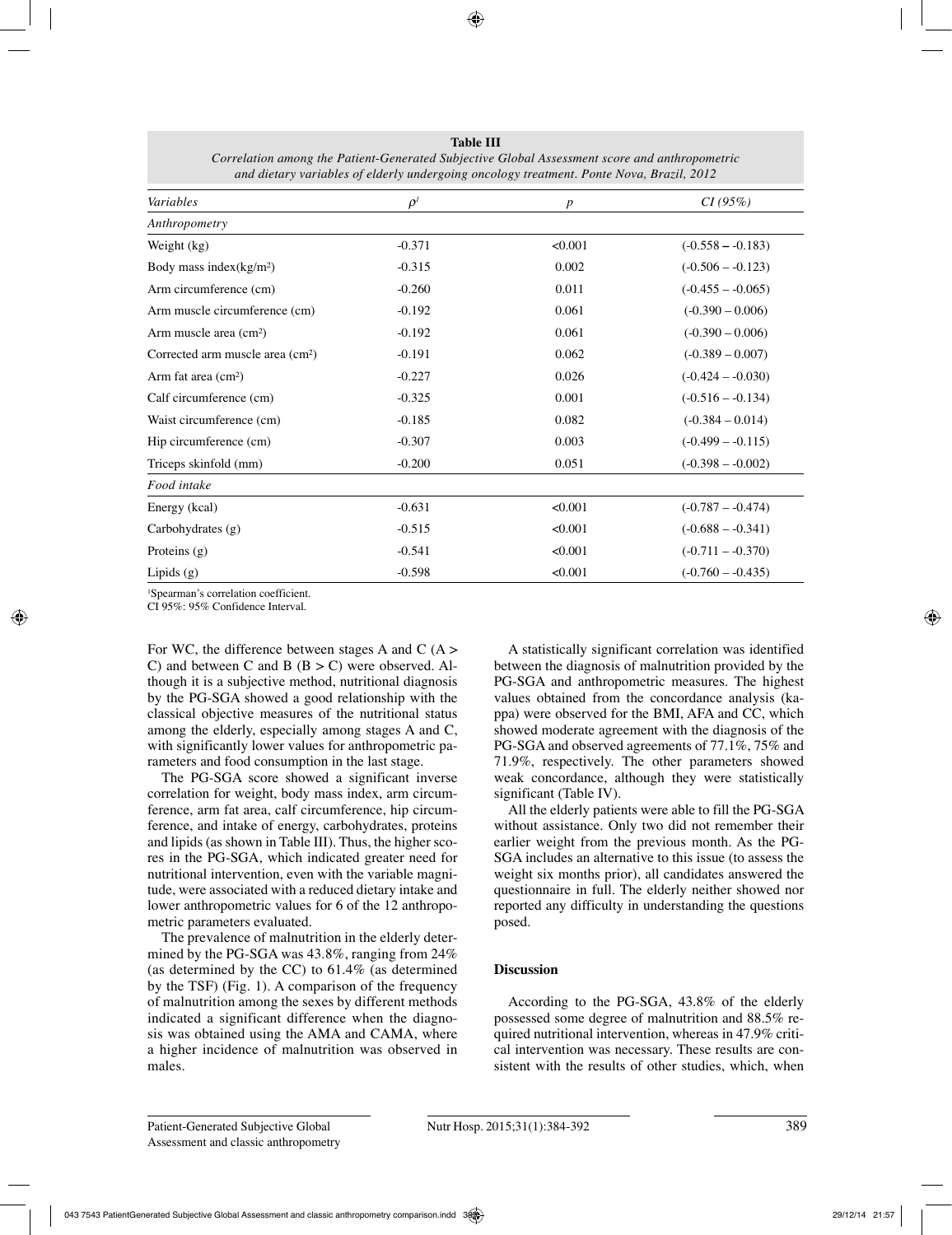| <b>Table IV</b>                                                                                    |
|----------------------------------------------------------------------------------------------------|
| Concordance among the malnutrition diagnosis by the Patient-Generated Subjective Global Assessment |
| and anthropometric parameters of elderly undergoing oncology treatment. Ponte Nova, Brazil, 2012   |

| Parameters   | <i><b>Observed</b></i><br>concordance $(\%)$ | Kappa | р     | CI(95%)         | Kappa adjusted<br>by prevalence |
|--------------|----------------------------------------------|-------|-------|-----------------|---------------------------------|
| BMI          | 77.1                                         | 0.516 | 0.000 | $0.347 - 0.684$ | 0.54                            |
| CC           | 71.9                                         | 0.398 | 0.000 | $0.225 - 0.570$ | 0.44                            |
| <b>TSF</b>   | 67.7                                         | 0.372 | 0.000 | $0.199 - 0.544$ | 0.35                            |
| AMC          | 66.7                                         | 0.312 | 0.002 | $0.121 - 0.502$ | 0.33                            |
| AC           | 67.7                                         | 0.346 | 0.001 | $0.157 - 0.534$ | 0.35                            |
| AMA and CAMA | 65.6                                         | 0.292 | 0.004 | $0.099 - 0.484$ | 0.31                            |
| AFA          | 75.0                                         | 0.481 | 0.000 | $0.304 - 0.657$ | 0.50                            |

BMI: Body Mass Index; CC: Calf Circumference; TSF: Triceps SkinFold; AMC: Arm Muscle Circumference; AC: Arm Circumference; AMA: Arm Muscle Area; CAMA: Corrected Arm Muscle Area; AFA: Arm Fat Area. CI 95%: 95% Confidence Interval.

using the same instrument, found a prevalence of malnutrition ranging from  $43.4\%^{23}$  to  $58.4\%^{24}$  and the critical need for nutritional intervention between 42.4%<sup>25</sup> and 59.5%26. In the study conducted by Segura et al.,  $(2005)^{27}$  in a sample composed of 781 cancer patients, 52% were identified with some degree of malnutrition and 97.6% required some counseling/nutritional intervention. Thus, it was found that even individuals classified as 'well nourished' by the PG-SGA may require intervention, corroborating the studies of Colling et al.,  $(2012)^{28}$  and Mota et al.,  $(2009)^{9}$ . In the present study, when considering only the elderly classified as 'well nourished' by the PG-SGA (stage A), 79.6% pre-

sented a need for some type of nutritional intervention and in 20.3% critical intervention was necessary. The results confirm and reiterate the continued need for nutritional care in individuals with cancer, especially in those individuals classified as 'well nourished'. In this sense, the score provided by the PG-SGA presents an additional advantage compared with the objective methods.

Application of the first part of the PG-SGA using the interview format may be considered a good alternative for use in the elderly, particularly for those with minimal education and visual difficulties. It is suggested that among the elderly, the first part of the



*Fig. 1.—Prevalence of malnutrition in elderly undergoing oncology treatment, in the total sample and by sex, according to the different methods. Ponte Nova, Brazil, 2012.*

*PG-SGA: Patient-Generated Subjective Global Assessment; BMI: Body Mass Index; CC: Calf Circumference; TSF: Triceps SkinFold; AMC: Arm Muscle Circumference; AC: Arm Circumference; AMA: Arm Muscle Area; CAMA: Corrected Arm Muscle Area; AFA: Arm Fat Area.* 

*\* p<0.05 in the chi-square test.*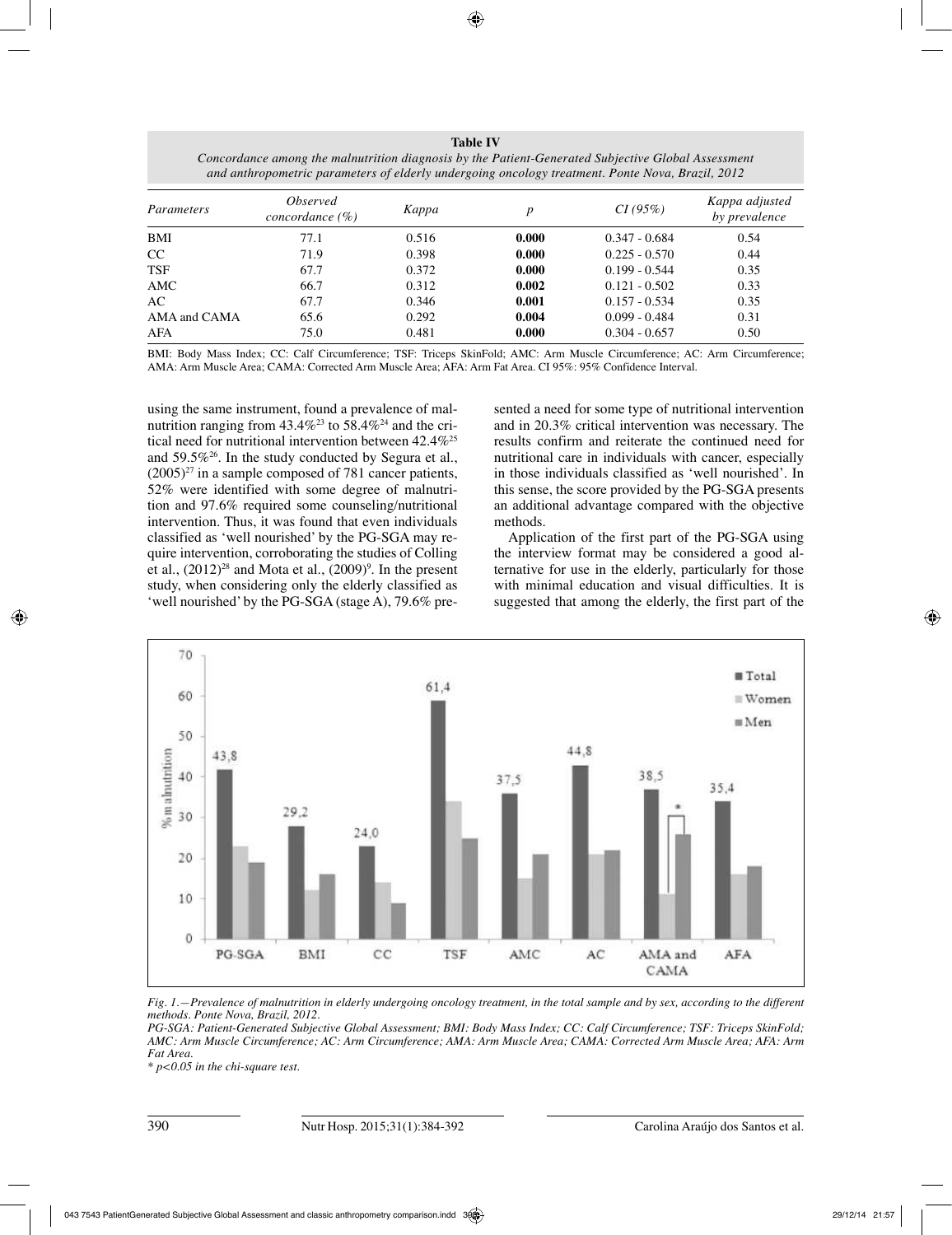instrument be applied as an interview. In our study, the participants had no difficulty in answering the questions, suggesting the applicability of this method in the elderly, regardless of the educational level and age. Further studies using larger sample sizes should allow the stratification analyses by age and educational level, which may contribute towards confirmation of the validity of this method.

Categorical classification of the PG-SGA showed good relationship with the parameters evaluated, to the extent that the ratings of moderate or suspected malnutrition (stage B), and especially those of severe malnutrition (stage C), were accompanied by a significant decrease in the anthropometric measures and consumption variables. With weighted methodological differences in the study of Ravasco et al.,  $(2003)^{29}$ , who used the PG-SGA and a 24-hour recall in 205 adult and elderly patients with cancer, differences were also observed in the food intake according to the subjective classification of nutritional status. The researchers observed an energy consumption lower than 955 kcal in subjects with severe malnutrition, slightly higher than the median found for this group (stage C) in the present study, which was 866 kcal. The other categories (stages A and B) showed significantly higher consumptions.

Kwang and Kandiah  $(2010)^{30}$ , when assessing the adult and elderly patients with advanced cancer, also observed clear relationships between the PG-SGA and anthropometric measurements. A significant inverse correlation was observed between the PG-SGA score and the TSF measurements  $(r = -0.32)$ , AC  $(r = -0.32)$ , AMC (r =  $-0.26$ ) and BMI (r =  $-0.29$ ) (p $< 0.05$ ). In the present study, with a sample composed exclusively of elderly individuals with cancer, a significant inverse correlation with similar association strength was observed for weight ( $\rho = -0.37$ ), BMI ( $\rho = -0.315$ ), WC  $(\rho = -0.26)$ , AFA  $(\rho = -0.23)$ , CC  $(\rho = -0.32)$  and HC  $(p = -0.30)$  (p<0.05). Thus, a higher score provided by the subjective instrument, indicative of greater nutritional risk and greater need for intervention is associated with the lower anthropometric measures related to the body mass, muscle tissue and fat reserves. According to these authors, the PG-SGA is equally informative regarding the classical objective indicators and is recommended for cancer patients undergoing palliative care. The results indicate that this association is also valid for the nutritional evaluation of the elderly outpatients.

A higher incidence of malnutrition was observed when using the TSF (61.5%) and the lowest was recorded while using the CC (24%). Ulsenheimer et al.,  $(2007)^{31}$ , on using different indicators for the assessment of nutritional status in adults and the elderly with cancer, also identified a great discrepancy in the prevalence of malnutrition depending upon the method used. The incidence of malnutrition ranged from 5.5%, when using the BMI, to 66.7%, according to diagnosis by the TSF; where the incidence of malnutrition by the PG-SGA was 50% and 38.9% for the AC and 16.7% for the AMC. In the present study, these percentages corresponded to 43.8%, 44.8% and 37.5% of those evaluated, respectively. It must be considered that the cutoffs and percentile Tables used as reference for the classification of nutritional status were not developed for cancer patients, which may compromise and limit the diagnosis.

If, for objective measurements, a significant correlation was identified with the PG-SGA along with differences according to the categorical classification, the concordance between the diagnosis of malnutrition by the PG-SGA with the objective methods was variable (from 65.6% to 77.1% depending on the method used), with the higher concordance being observed compared with the diagnosis obtained by the BMI (kappa=0.516; p <0.001). A similar result was obtained by Ramos Chaves et al.,  $(2010)^{32}$ , who also observed a concurrence between the PG-SGA and BMI with the same magnitude (kappa= $0.52$ ; p < $0.01$ ) in a study involving 450 adult and elderly patients with cancer. The authors consider that the two methods are complementary: the BMI to classify overweight individuals and the PG-SGA to identify the malnourished patients, those at risk for malnutrition and the factors that most impact nutritional depletion.

The assessment of the nutritional status unfortunately boasts no gold standard for the diagnosis of nutritional disorders and there is also no ideal indicator which can on its own merit enable an accurate assessment of the nutritional state<sup>33</sup>. According to Pinho et al.,  $(2004)^{34}$ , the use of isolated anthropometric measurements produces questionable results, given the limitations inherent in the methods, which must be supplemented by the association of different indicators. Grouping and interpreting these indicators together poses a major challenge for the science of nutrition.

According to Acuña and Cruz  $(2004)^{35}$ , the best method depends on the objectives of the evaluation. Considering the results obtained in the present study, the information extracted by the PG-SGA and the possibility that it indicates, in addition to a nutritional diagnosis, the need for nutritional intervention, confirms its recommendation as the preferred method for the identification of malnutrition in the elderly patients with cancer. If the main focus is the identification of excess weight and characterization of body composition, classical anthropometric measures will assume an important role in nutritional diagnosis, despite the limitations already presented.

Early detection of nutritional disorders, by malnutrition or excess weight, allows that primary nutritional intervention is performed in an attempt to minimize or prevent complications through corrective and preventive measures. In light of this information, the awareness of the nutritionists regarding the methods available, their indications, limitations and possibilities in nutritional management becomes crucial, particularly in individuals with cancer.